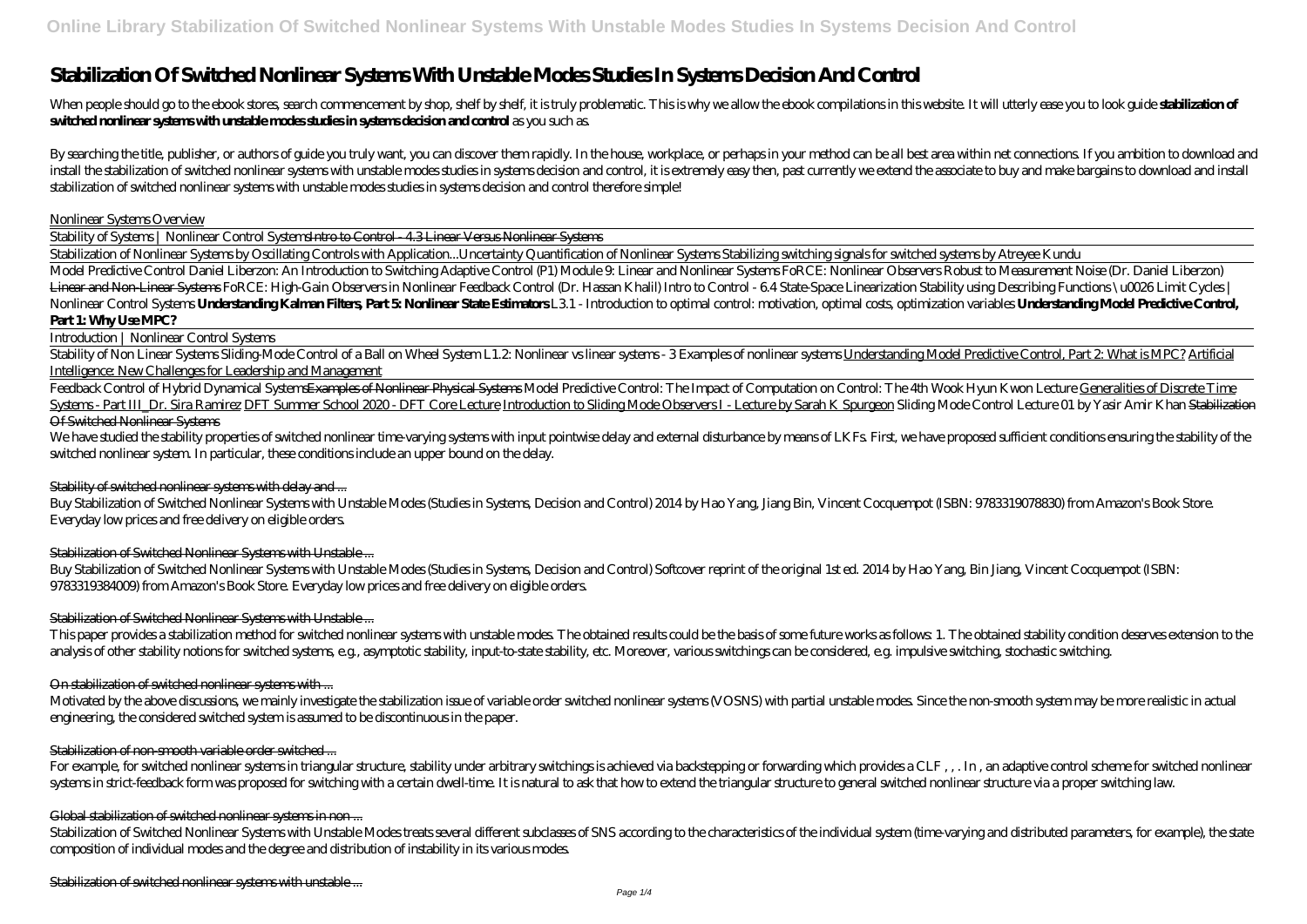# The problem of global stabilization for a class of switched nonlinear feedforward systems under arbitrary switchings is investigated in this paper. Based on the integrator forwarding technique and the common Lyapunov funct method, we design bounded state feedback controllers of individual subsystems to guarantee asymptotic stability of the closed-loop system.

# Global stabilization for a class of switched nonlinear ...

The stabilization of switched stochastic nonlinear systems in strict-feedback form was studied in Hou, Fu, and Duan (2013). On the other hand, finite-time stability of nonlinear systems has been one of the most important r topics due to its important significance in theory and practice.

# Finite-time stabilization of switched stochastic nonlinear ...

both integer order and switched systems. According ly, the contribution of this paper is to investigate the stabilizability and stabilizabilization of such systems. The main contribution of this paper is to study the stabi controller design of a class of non-linear continuous-time dynamical systems under ar-bitrary switching.

In recent years, stability analysis and stabilization of switched nonlinear systems have gained considerable interest, for example, controller design under arbitrary or designed switchings, and incremental (Q, S, R)- dissi stability under state-dependent switching law . For above mentioned systems, considerable attention has been paid ...

# Finite-time stability and stabilization of switched ...

# Stabilization of Arbitrary Switched Nonlinear Fractional ...

The problem of switching stabilization for a class of switched positive nonlinear systems (switched positive homogeneous cooperative system (SPHCS) in the continuous-time context and switched positive homogeneous orderpreserving system (SPHOS) in the discrete-time context) is studied by using average dwell time (ADT) approach, where the positive subsystems are possibly all unstable.

# Stabilization of a Class of Switched Positive Nonlinear ...

Stabilization of Switched Nonlinear Systems with Unstable Modes treats several different subclasses of SNS according to the characteristics of the individual system (time-varying and distributed parameters, for example), t composition of individual modes and the degree and distribution of instability in its various modes. Achievement and maintenance of stability across the system as a whole is bolstered by trading off between individual modes which may be either stable or unstable ...

This paper deals with stability and stabilization of a class of switched discrete time delay systems. The system to be considered is subject to interval time varying delays, which allows the delay to be a fast time varying the lower bound is not restricted to zero.

# Stability and stabilization of switched linear discrete...

In the past few years, asymptotic stabilization of switched nonlinear systems in lower triangular form has received much attention and a few important results have also appeared in, for example, Han, Ge, and Lee (2009), Long and Zhao (2012), Ma, Liu, Zhao, Wang, and Zong (2015), Ma and Zhao (2010) and Wu (2009). One feature of the studied switched systems in the mentioned references above is that the powers of the chained integrators are restricted to the same positive odd integer for ...

# Global finite-time stabilization of a class of switched ...

This paper is concerned with the problems of absolute exponential stability and stabilization for a class of switched nonlinear systems whose system matrices are Metzler. Nonlinearity of the systems is constrained in a sec which is bounded by two odd symmetric piecewise linear functions.

This paper considers switching stabilization of some general nonlinear systems. Assuming certain properties of a convex linear combination of the nonlinear vector fields, two ways of generating ...

# On the -stabilization of switched nonlinear systems via...

# Stabilization of Switched Nonlinear Systems with Unstable ...

Abstract. This article investigates the finite–time stability, stabilization, and boundedness problems for switched nonlinear systems with time—delay. Unlike the existing average dwell—time technique based on time—dependen switching strategy, largest region function strategy, that is, state—dependent switching control strategy is adopted to design the switching signal, which does not require the switching instants to be given in advance.

# Finite time stability and boundedness of switched ...

As is shown in , the common Lyapunov function method can be used to achieve stability or other properties of switched systems under arbitrary switching; the single Lyapunov function and multiple Lyapunov functions methods can be used to get desired control aims of switched systems by designing state dependent switching signals, and the dwell time method and its variants can be applied to control time-driven switched systems via designing ti dependent switching signals.

# Global adaptive stabilization of stochastic high-order ...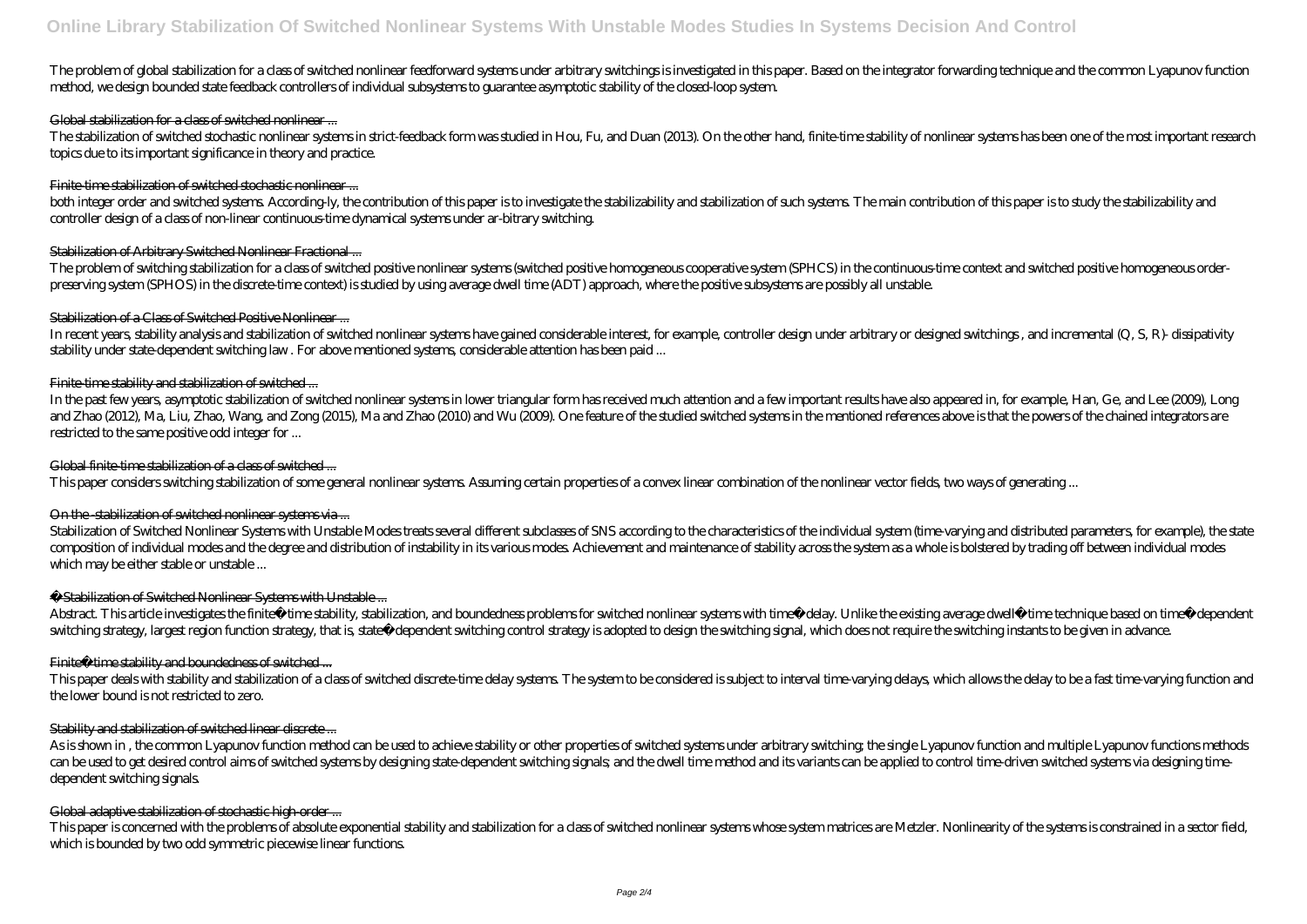This book provides its reader with a good understanding of the stabilization of switched nonlinear systems (SNS), systems that are of practical use in diverse situations design of fault-tolerant systems in space- and aircr control; and heat propagation control of semiconductor power chips. The practical background is emphasized throughout the book; interesting practical examples frequently illustrate the theoretical results with aircraft and spacecraft given particular prominence. Stabilization of Switched Nonlinear Systems with Unstable Modes treats several different subclasses of SNS according to the characteristics of the individual system (time-varying and distributed parameters, for example), the state composition of individual modes and the degree and distribution of instability in its various modes. Achievement and maintenance of stability across the system as a whole is by trading off between individual modes which may be either stable or unstable or by exploiting areas of partial stability within all the unstable modes. The book can be used as a reference for academic research on switched systems or used by graduate students of control theory and engineering. Readers should have studied linear and nonlinear system theory and have some knowledge of switched and hybrid systems to get the most from this monograph.

This book offers its readers a detailed overview of the synthesis of switched systems, with a focus on switching stabilization and intelligent control. The problems investigated are not only previously unsolved theoretical practical importance in many applications: voltage conversion, naval piloting and navigation and robotics, for example. The book considers general switched-system models and provides more efficient design methods to bring together theory and application more dosely than was possible using classical methods. It also discusses several different classes of switched systems. For general switched linear systems and switched nonlinear systems com unstable subsystems, it introduces novel ideas such as invariant subspace theory and the time-scheduled Lyapunov function method of designing switching signals to stabilize the underlying systems. For some typical switched nonlinear systems affected by various complex dynamics, the book proposes novel design approaches based on intelligent control concepts. It is a useful source of up-to-date design methods and algorithms for researchers stu switched systems and graduate students of control theory and engineering. In addition, it is a valuable reference resource for practising engineers working in switched-system control design. Readers should have a basic kno of linear, nonlinear and switched systems.

The theory of switched systems is related to the study of hybrid systems, which has gained attention from control theorists, computer scientists, and practicing engineers. This book examines switched systems from a controltheoretic perspective, focusing on stability analysis and control synthesis of systems that combine continuous dynamics with switching events. It includes a vast bibliography and a section of technical and historical notes.

Systematically presents the input-output finite time stability (IO-FTS) analysis of dynamical systems, covering issues of analysis, design and robustness The interest in finite time control has continuously grown in the la years. This book systematically presents the input-output finite-time stability (IO-FTS) analysis of dynamical systems, with specific reference to linear time-varying systems and hybrid systems. It discusses analysis, desi robustness issues, and includes applications to real world engineering problems. While classical FTS has an important theoretical significance, IO-FTS is a more practical concept, which is more suitable for real engineering applications the goal of the research on this topic in the coming years. Key features Includes applications to real world engineering problems. Input-output finite time stability (IO-FTS) is a practical concept, useful to behavior of a dynamical system within a finite interval of time. Computationally tractable conditions are provided that render the technique applicable to time-invariant as well as time varying and impulsive (i.e. switching) systems The LMIs formulation allows mixing the IO-FTS approach with existing control techniques (e. g. H control, optimal control, pole placement, etc.). This book is essential reading for university researchers as well as graduate engineers practicing in the field of robust process control in research centers and industries. Topics dealt with in the book could also be taught at the level of advanced control courses for graduate students in department of electrical and computer engineering, mechanical engineering, aeronautics and astronautics, and applied mathematics.

This book presents several novel constructive methodologies for global stabilization and H-infinity control in switched dynamic systems by using the systems' structure information. The main features of these new approaches twofold: i) Novel Lyapunov functions are constructed and new switching strategies are designed to guarantee global finite time stabilization of the closed-loop switched dynamic systems while ii) without posing any internal requirements on subsystems, the standard H-infinity control problem of the switched dynamic systems is solved by means of dwell-time switching techniques. Systematically presenting constructive methods for analyzing and synthesizing switched systems, the content is of great significance to theoretical research and practical applications involving switched systems alike. The book provides a unified framework for stability analysis, stabili infinity control of switched systems, making it a valuable resource for researchers and graduate students who want to learn about the state of the art in the analysis and synthesis of switched systems, as well as recent ad switched linear systems. In addition, it offers a wealth of cutting-edge constructive methods and algorithm designs for researchers who work with switched dynamic systems and graduate students of control theory and control engineering.

This thesis develops a framework to study switching stabilization problems of continuous time switched systems. Four types of switching stabilizability are formalized under different assumptions on the switching control in adopted solution notions. On the time-domain, we define switching stabilizability as the existence of a measurable switching signal under which the resulting time-varying system is asymptotically stable. Discrete switching stabilizability is defined similarly but requires the switching signal to be piecewise constant on intervals of uniform length. On the state-feedback side, we define feedback stabilizability in Filippov sense (respectively hold sense) as the existence of a feedback law under which closed loop Filippov solution (respectively, sample and hold solution) is asymptotically stable. The study on switching stabilization is divided into the special s linear system case and the general case. For switched linear systems, it is proved that the four switching stabilizability notions are equivalent and their sufficient and necessary condition is the existence of a piecewise control-Lyapunov function that can be expressed as the pointwise minimum of a finite number of quadratic functions. For the general switched nonlinear systems, we focus on the notion of feedback stabilizability in Filippov A piecewise smooth control-Lyapunov function framework is developed for constructive design of switching laws and stability guarantee for sliding motions. We discuss various technical issues emerging from nonsmooth surfaces

This volume contains the proceedings of Analysis and Design of Hybrid Systems 2006: the 2nd IFAC Conference on Analysis and Design of Hybrid Systems, organized in Alghero (Italy) on June 7-9, 2006. ADHS is a series of triennial meetings that aims to bring together researchers and practitioners with a background in control and computer science to provide a survey of the advances in the field of hybrid systems, and of their ability to tak challenge of analysis, design and verification of efficient and reliable control systems. ADHS'OS is the second Conference of this series after ADHS'OS in Saint Malo. 65 papers selected through careful reviewing process Pl lectures presented by three distinguished speakers Featuring interesting new research topics